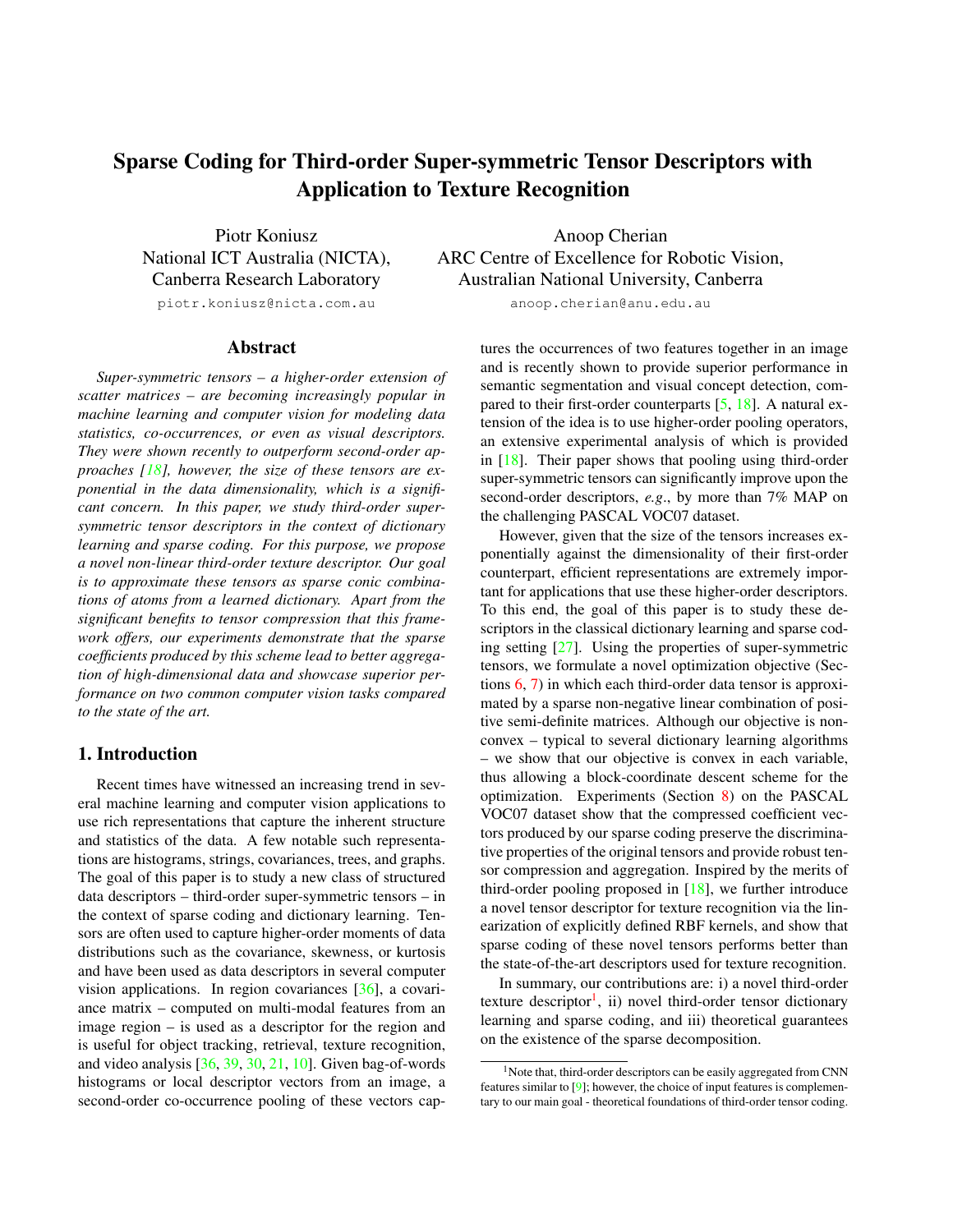# <span id="page-1-1"></span>2. Related Work

Dictionary learning and sparse coding [\[8,](#page-8-9) [27\]](#page-8-7) methods have significantly contributed to improving the performance of numerous applications in computer vision and image processing. While these algorithms assume a Euclidean vectorial representation of the data, there have been extensions to other data descriptors such as tensors, especially symmetric positive definite matrices  $[6, 11, 34]$  $[6, 11, 34]$  $[6, 11, 34]$  $[6, 11, 34]$  $[6, 11, 34]$ . These extensions typically use non-Euclidean geometries defined by a similarity measure. Popular choices of such measures for positive definite matrices are the log-determinant divergence [\[34\]](#page-8-12), the log-Euclidean metric [\[1\]](#page-8-13), and the affine invariant Riemannian metric [\[28\]](#page-8-14). However, the third-order tensors considered in this paper are neither positive definite nor there are any standard similarity measures known, apart from the Euclidean distance. Thus, extending these prior methods to our setting is infeasible, demanding novel formulations.

Third-order tensors have been used for various tasks. Spatio-temporal third-order tensor on video data for activity analysis and gesture recognition is proposed in [\[15\]](#page-8-15) . Non-negative factorization is applied to third-order tensors in [\[33\]](#page-8-16) for image denoising. Multi-linear algebraic methods for tensor subspace learning are surveyed in [\[24\]](#page-8-17). Tensor textures are used in the context of texture rendering in computer vision applications in [\[38\]](#page-8-18). Similar to eigenfaces for face recognition, multi-linear algebra based techniques for face recognition use third-order tensors in [\[37\]](#page-8-19). However, these applications work with a single tensor; the objective of this paper is to learn the underlying structure of a large collection of such tensors generated from visual data using the framework of dictionary learning and sparse coding, which to the best of our knowledge is a novel proposition.

In addition to the dictionary learning framework, we also introduce an image descriptor for textures. While we are not aware of any previous works that propose third-order tensors as image region descriptors, the most similar methods to our approach are i) third-order probability matrices for image splicing detection [\[42\]](#page-8-20) and ii) third-order global image descriptors that aggregates SIFT vectors into autocorrelation tensors [\[18\]](#page-8-0). In contrast, our descriptor, is assembled from elementary signals such as intensity and its first- and second-order derivatives, analogous to covariance descriptors [\[36\]](#page-8-1), but demonstrating superior accuracy. The formulation chosen by us for texture recognition also differs from prior works such as kernel descriptors [\[2\]](#page-8-21) and convolutional kernel networks [\[25\]](#page-8-22).

# 3. Notations

Before we proceed, we briefly review our notations next. We use bold-face upper-case calligraphic and regular letters for third-order tensors and matrices, respectively, bold-face lower-case letters for vectors and normal fonts for scalars.

Each second-order tensor along the third mode of a thirdorder tensor is called a *slice*. Using Matlab style notation, the s-th slice of X is given by  $\mathcal{X}_{:,:s}$ . The operation  $\uparrow \otimes$ stands for an outer product of a second-order tensor with a vector. For example,  $\mathbf{y} = \mathbf{Y} \uparrow \otimes \mathbf{y}$  produces a third-order tensor  $\mathbf{y} \in \mathbb{R}^{d_1 \times d_2 \times d_3}$  from a matrix  $\mathbf{Y} \in \mathbb{R}^{d_1 \times d_2}$  and a vector  $y \in \mathbb{R}^{d_3}$ , where the s-th slice of  $\mathcal{Y}$  is given by  $\mathbf{Y}y_s$ ,  $y_s$  being the s-th dimension of y.  $\mathcal{I}_N$  stands for the index set  $\{1, 2, ..., N\}$ . We denote the space of  $d \times d$  positive semi-definite matrices as  $\mathcal{S}^d_+ \subset \mathbb{R}^{d \times d}$ , the space of supersymmetric tensors of dimension  $d \times d \times d$  as  $\mathfrak{S}^d \subset \mathbb{R}^{d \times d \times d}$ and the space of tensors  $\mathbb{R}^{d \times ... \times d}$  with r modes as  $\mathbb{R}^{\times rd}$ . Going by the standard terminology in higher-order tensor factorization literature [\[7,](#page-8-23) [20\]](#page-8-24), we define a *core tensor* as the analogous of the singular value matrix produced by SVD in the second-order case. A core tensor need not be diagonal in general and depends on the chosen decomposition.

#### 4. Background

In this section, we review super-symmetric tensors and their properties, followed by a brief exposition of the method described in [\[18\]](#page-8-0) for generating tensor descriptors for an image. The latter will come useful when introducing our new texture descriptors.

#### 4.1. Third-Order Super-Symmetric Tensors

We define a super-symmetric tensor descriptor as follows:

**Definition 1.** *Suppose*  $\mathbf{x}_n \in \mathbb{R}_+^d, \forall n \in \mathcal{I}_N$  *represents data vectors from an image, then a third-order super-symmetric tensor (TOSST) descriptor*  $\mathcal{X} \in \mathfrak{S}^d$  *of these data vectors is given by:*

<span id="page-1-0"></span>
$$
\mathcal{X} = \frac{1}{N} \sum_{n=1}^{N} (\mathbf{x}_n \mathbf{x}_n^T) \uparrow \otimes \mathbf{x}_n.
$$
 (1)

In an object recognition setting, the data vectors are usually SIFT descriptors, Gabor filters, or other primitives extracted from the image, while the tensor descriptor is obtained as the third-order autocorrelation tensor via applying [\(1\)](#page-1-0).

The following properties of the TOSST descriptor are useful in the sequel.

**Proposition 1.** For a TOSST descriptor  $\mathcal{X} \in \mathfrak{S}^d$ , we have:

- *1.* Super-Symmetry:  $\mathcal{X}_{i,j,k} = \mathcal{X}_{\Pi(i,j,k)}$  for indexes  $i, j, k$ *and their permutation given by*  $\widetilde{H}$ ,  $\forall \Pi$ .
- 2. *Every slice is positive semi-definite, that is,*  $\mathcal{X}_{\dots,s}$  $\mathcal{S}_{+}^{d}, \quad \forall s \in \mathcal{I}_{d}.$
- *3. Indefiniteness,* i.e*., under a CP decomposition [\[20\]](#page-8-24), it can have positive, negative, or zero entries in its coretensor – equivalent of eigenvalues in matrix case.*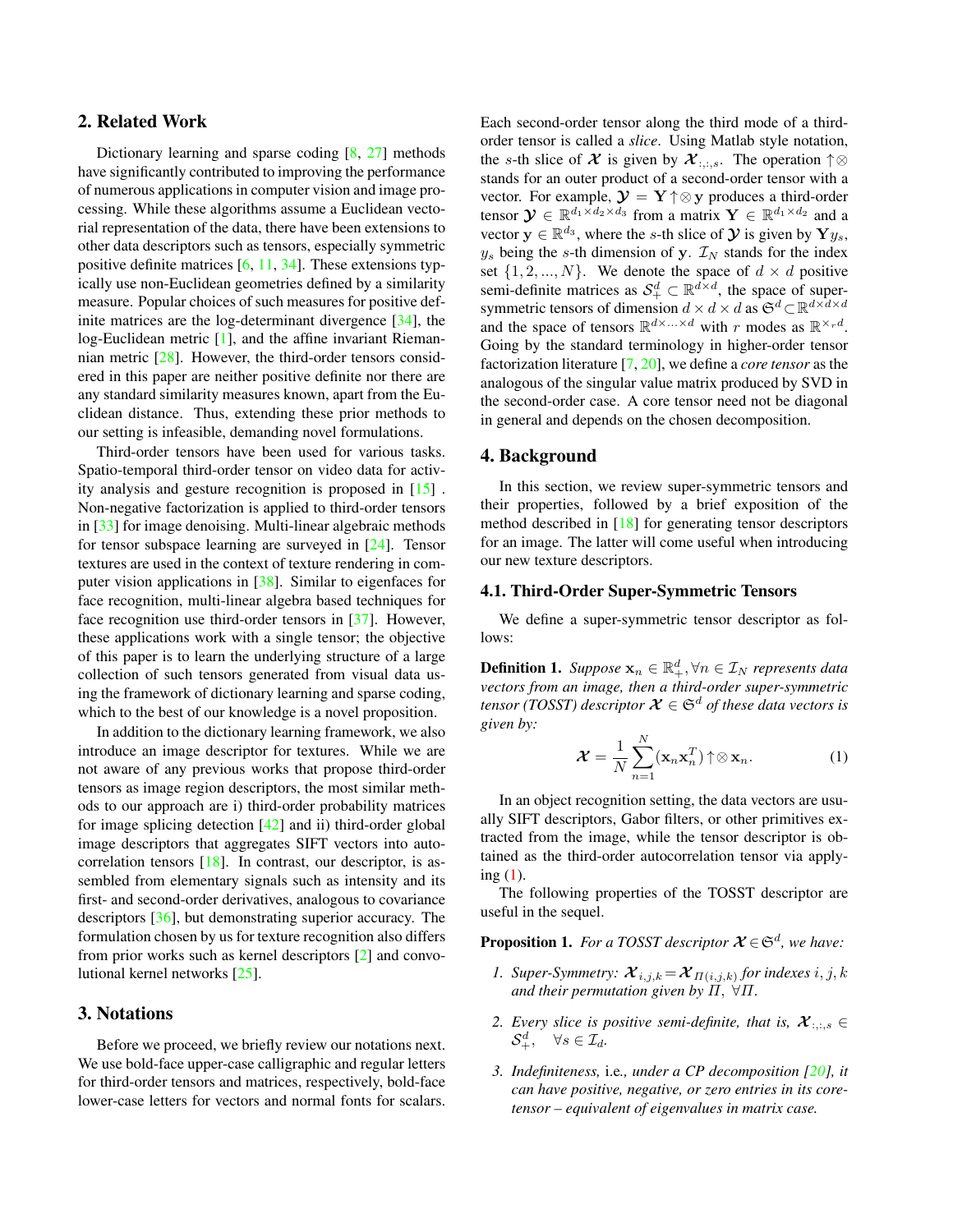<span id="page-2-11"></span>*Proof.* The first two properties can be proved directly from [\(1\)](#page-1-0). To prove the last property, note that for a TOSST tensor  $\mathcal{X}$  and some  $z \in \mathbb{R}^d, z \neq 0$ , we have  $((\mathcal{X} \otimes_1 \mathbf{z}) \otimes_2 \mathbf{z}) \otimes_3 \mathbf{z} = \sum_{s=1}^d z_s(\mathbf{z}^T \mathbf{X}_s \mathbf{z})$  where  $\mathbf{X}_s$  is the s-th slice of  $\mathcal{X}$ . While  $\mathbf{z}^T \mathbf{X}_s \mathbf{z} \geq 0$ , the tensor product could be negative for  $z < 0$ . In the above,  $\otimes_i$  denotes tensor product in the *i*-th mode  $[16]$ .  $\Box$ 

Due to the indefiniteness of the tensors, we cannot use some of the well-known distances on the manifold of SPD matrices  $[1, 28]$  $[1, 28]$  $[1, 28]$ . Thus, we restrict to using the Euclidean distance for the derivations and experiments in this paper.

Among several properties of tensors, one that is important and is typically preserved by tensor decompositions is the *tensor rank* defined below.

<span id="page-2-9"></span>**Definition 2** (Tensor Rank). *Given a tensor*  $\mathcal{X} \in \mathfrak{S}^d$ , *its* tensor rank  $\text{TRank}(\boldsymbol{\mathcal{X}})$  *is defined as the minimum p such that*  $\mathcal{X}_{:,:,s} \in \text{Span}(M_1, M_2, ..., M_p)$  *for all*  $s \in \mathcal{I}_d$ *, where*  $\textit{each } M_i \in \mathcal{S}_+^d$  is rank-one.

# <span id="page-2-10"></span>4.2. Third-Order Global Image Descriptor

In what follows, we outline a global image descriptor for the object category recognition from [\[18\]](#page-8-0) used in our experiments on the PASCAL VOC07 dataset. This descriptor is a specific example of the TOSST approach. To the unfamiliar reader, we also illustrate below, some preliminary results for this descriptor to highlight its robustness. The simplicity of the approach and good results it produces, motivate us to develop a third-order descriptor for textures (Section [5\)](#page-2-0) as a natural extension of second-order region covariance descriptors (RCD), which are very popular for texture recognition. Furthermore, the high dimensionality of TOSST descriptors provides a strong motivation to extend the classical dictionary learning and sparse coding algorithm to generate compact tensor representations (Section [6\)](#page-3-0).

The Third-order Global Image Descriptor is based on SIFT descriptors [\[23\]](#page-8-26) aggregated into a third-order autocorrelation tensor. This step precedes applying Higher Order Singular Value Decomposition [\[20,](#page-8-24) [16\]](#page-8-25) for whitening via Power Normalisation [\[18\]](#page-8-0) performed on the core tensor. The following steps represent this tensor descriptor:

$$
\mathbf{\mathcal{V}}_i = \uparrow \otimes_r \mathbf{v}_i, \ \forall i \in \mathcal{I} \tag{2}
$$

$$
\bar{\mathbf{V}} = \operatorname{Avg}(\mathbf{V}_i)
$$
 (3)

$$
(\mathcal{E}; A) = \text{HOSVD}(\bar{\mathcal{V}})
$$
 (4)

$$
\hat{\mathcal{E}} = \text{Sgn}(\mathcal{E}) |\mathcal{E}|^{\gamma_e} \tag{5}
$$

$$
\hat{\mathcal{V}} = ((\hat{\mathcal{E}} \otimes_1 A) \dots) \otimes_r A \tag{6}
$$

$$
\mathcal{X} = \text{Sgn}(\hat{\mathcal{V}}) |\hat{\mathcal{V}}|^{\gamma_c} \tag{7}
$$

Equations [\(2,](#page-2-1) [3\)](#page-2-2) assemble a higher-order autocorrelation tensor  $\bar{\mathbf{\mathcal{V}}}$  per image. First, the outer product  $\uparrow \otimes_r$  of order  $r$  [\[20,](#page-8-24) [16,](#page-8-25) [18\]](#page-8-0) is applied to the local image descriptors

 $v_i \in \mathbb{R}^d$  from an index set *I i.e.*, indexes of SIFT vectors from an image. This results in  $|\mathcal{I}|$  autocorrelation matrices  $(\uparrow \otimes_2 \mathbf{v}_i \triangleq \mathbf{v}_i \mathbf{v}_i^T)$  or third-order tensors  $\mathcal{V}_i \in \mathfrak{S}^d$  :  $\mathcal{V}_i =$  $(\uparrow \otimes_3^2 \mathbf{v}_i \triangleq (\mathbf{v}_i \mathbf{v}_i^T) \uparrow \otimes \mathbf{v}_i)$  of rank one if  $r = 2$  or  $r = 3$ , respectively. These rank-one tensors are then averaged by Avg, resulting in tensor  $\bar{\mathbf{\mathcal{V}}} \in \mathfrak{S}^d$  that describes globally the image and could be used as a training sample. However, practical image representations have to deal with the so-called burstiness which is "*the property that a given visual element appears more times in an image than a statistically independent model would predict*" [\[13\]](#page-8-27).

Power Normalization (PN) [\[3,](#page-8-28) [29,](#page-8-29) [13\]](#page-8-27) is known to suppress burstiness. Therefore, equations  $(4-6)$  $(4-6)$  and  $(7)$  apply two-stage pooling with the eigenvalue- and coefficientwise PN respectively. In equation [\(4\)](#page-2-3), operator HOSVD :  $\mathfrak{S}^d \to \left( \mathbb{R}^{\times_r} \dot{d}, \mathbb{R}^{d \times d} \right)$  decomposes tensor  $\overline{\mathcal{V}}$  into a core tensor  $\mathcal{E} \in \mathbb{R}^{\times_r d}$  with eigenvalues and an orthonormal factor matrix  $A \in \mathbb{R}^{d \times d}$ , which can be interpreted as the principal components in  $r$  modes. PN is then applied element-wise by equation [\(5\)](#page-2-6) to the eigenvalues of  $\mathcal E$  to even out their contributions. Tensor  $\hat{\mathcal{V}} \in \mathbb{R}^{\times_r d}$  is then assembled in equation [\(6\)](#page-2-4) by the tensor product  $\otimes_i$  in the *i*-th mode [\[16\]](#page-8-25). Then, the coefficient-wise PN acting on  $\hat{\mathcal{V}}$  produces tensor  $\mathcal{X} \in \mathbb{R}^{\times_r d}$ in equation [\(7\)](#page-2-5).

In our experiments, we use  $r = 3$  and i)  $\mathcal{X} = \overline{\mathcal{V}}$  when PN is disabled, *e.g.*,  $\gamma_e = \gamma_c = 1$ , or ii) apply the above HOSVD approach if  $0 < \gamma_e < 1 \land 0 < \gamma_c \leq 1$ . Therefore, the final descriptor  $X$  in equation [\(7\)](#page-2-5) represents an image by a TOSST which consists entirely of SPD matrix slices, if no PN is used. Preliminary results in Table [1](#page-2-7) show that the third-order descriptor outperforms the second-order approach.

<span id="page-2-7"></span>

|              | PASCAL VOC07 | Caltech 101 | Flowers 102 |
|--------------|--------------|-------------|-------------|
| second-order | 54.0%        | 78.5%       | 83.1\%      |
| third-order  | 62.7%        | 83.9%       | 89.0%       |

Table 1: Evaluation of the Third-order Global Image Descriptor.

# <span id="page-2-0"></span>5. TOSST Texture Descriptors

Many region descriptors for texture recognition are described in the literature  $[5, 21, 36]$  $[5, 21, 36]$  $[5, 21, 36]$  $[5, 21, 36]$  $[5, 21, 36]$ . Their construction generally consists of the following steps:

<span id="page-2-3"></span><span id="page-2-2"></span><span id="page-2-1"></span>i) For an image I and a region  $R$  in it, extract feature statistics from the region. If  $(x, y)$  represent pixel coordinates in R, then a feature vector from R at  $(x, y)$  is given as:

<span id="page-2-8"></span><span id="page-2-6"></span>
$$
\phi_{xy}(\mathbf{I}) = \left[\frac{x - x_0}{w - 1}, \frac{y - y_0}{h - 1}, I_{xy}, \frac{\partial I_{xy}}{\partial x}, \frac{\partial I_{xy}}{\partial y}, \frac{\partial^2 I_{xy}}{\partial x^2}, \frac{\partial^2 I_{xy}}{\partial y^2}\right]^T (8)
$$

<span id="page-2-4"></span>where  $(x_0, y_0)$ , w and h are the coordinate origin, width, and height of  $R$ , respectively.

<span id="page-2-5"></span>ii) Given feature vectors  $\phi_{xy}$ , compute a covariance matrix  $\Phi(\mathbf{I},\mathcal{R}) = \frac{1}{|\mathcal{R}|-1} \sum_{(\mathbf{x},\mathbf{y})\in\mathcal{R}}$  $(x,y)$ ∈R  $(\boldsymbol{\phi}_{xy}(\mathbf{I})-\bar{\boldsymbol{\phi}})\left(\boldsymbol{\phi}_{xy}(\mathbf{I})-\bar{\boldsymbol{\phi}}\right)^T,$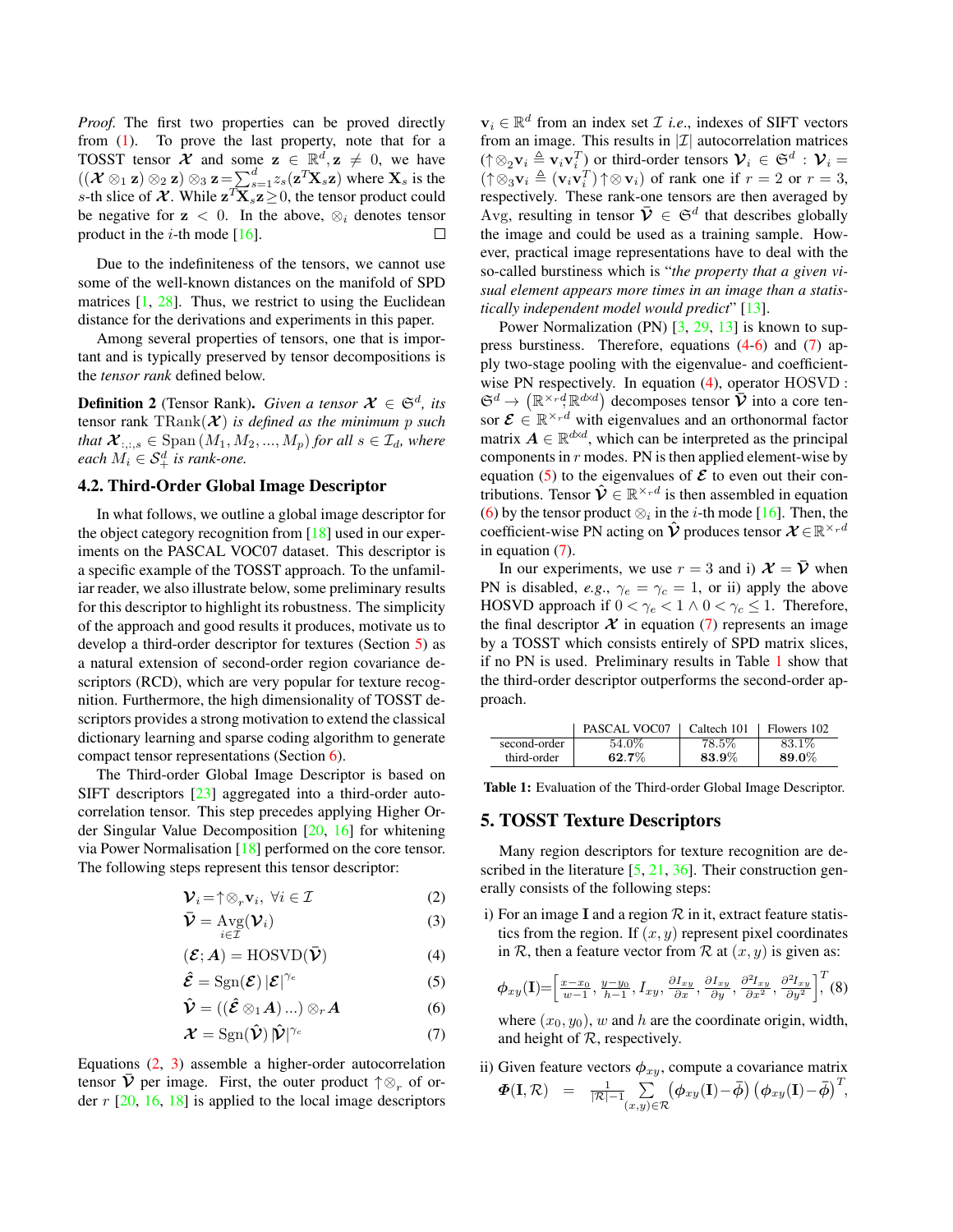<span id="page-3-7"></span>where  $\phi$  is the mean over  $\phi_{xy}(\mathbf{I})$  from region  $\mathcal{R}$  [\[36,](#page-8-1) [21\]](#page-8-4). Alternatively, one can compute an autocorrelation matrix  $\boldsymbol \Phi(\mathbf{I},\boldsymbol{\mathcal{R}}){=}\frac{1}{|\boldsymbol{\mathcal{R}}|}\sum\limits_{\alpha\in\mathbb{N}\backslash\mathbb{Z}}% \sum\limits_{\beta\in\mathbb{Z}}\tilde{\mathcal{R}}_{\alpha\in\mathbb{N}\backslash\mathbb{Z}}^{(n)}$ (x,y)∈R  $\phi_{xy}(\mathbf{I})\phi_{xy}(\mathbf{I})^T$ as proposed in [\[5,](#page-8-6) [18\]](#page-8-0).

In this work, we make modifications to the steps listed above. Instead of using linear representations for  $\phi_{xy}(\mathbf{I}),$ we use RBF kernels that are known to improve classification performance. The concatenated statistics in step (i) can be seen as linear features forming linear kernel  $K_{lin}$ :

<span id="page-3-6"></span>
$$
K_{lin}((x, y, \mathbf{I}^a), (x', y', \mathbf{I}^b)) = \phi_{xy}(\mathbf{I}^a)^T \phi_{x'y'}(\mathbf{I}^b).
$$
 (9)

We go a step further and define the following sum kernel  $K_{rbf}$  composed of  $\tau = 7$  RBF kernels G:

<span id="page-3-2"></span>
$$
K_{rbf}((x, y, \mathbf{I}^a), (x', y', \mathbf{I}^b)) = \sum_{i=1}^{\tau} G_{\sigma_i}(\phi_{xy}^i(\mathbf{I}^a) - \phi_{x'y'}^i(\mathbf{I}^b)),
$$
\n(10)

where  $\phi_{xy}^i(I)$  is the *i*-th feature in equation [\(8\)](#page-2-8) while  $G_{\sigma_i}(\mathbf{u}-\mathbf{u}^{'}) = \exp(-\|\mathbf{u}-\mathbf{u}^{'}\|^2/2\sigma_i^2)$  is the so-called relative compatibility kernel that measures the compatibility between features of type  $i$  in each of the image regions.

The next step involves linearization of Gaussian kernels  $G_{\sigma_i}$  for  $i = 1, ..., \tau$  to obtain feature maps that expresses the kernel  $K_{rbf}$  by the dot-product. In what follows, we use a fast approximation method based on probability product kernels [\[12\]](#page-8-30). Specifically, we employ the inner product for the  $d'$ -dimensional isotropic Gaussian distribution:

$$
G_{\sigma}\left(\mathbf{u}-\mathbf{u}'\right) = \left(\frac{2}{\pi\sigma^2}\right)^{\frac{d'}{2}} \int_{\zeta \in \mathbb{R}^{d'}} G_{\sigma/\sqrt{2}}(\mathbf{u}-\zeta) G_{\sigma/\sqrt{2}}(\mathbf{u}'-\zeta) d\zeta.
$$
\n(11)

Equation  $(11)$  is then approximated by replacing the integral with the sum over Z pivots  $\zeta_1, ..., \zeta_Z$ :

$$
G_{\sigma}(\mathbf{u} - \mathbf{u}') \approx \left\langle \sqrt{w} \phi(\mathbf{u}), \sqrt{w} \phi(\mathbf{u}') \right\rangle,
$$
  

$$
\phi(\mathbf{u}) = \left[ G_{\sigma/\sqrt{2}}(\mathbf{u} - \zeta_1), ..., G_{\sigma/\sqrt{2}}(\mathbf{u} - \zeta_Z) \right]^T. \quad (12)
$$

A weighting constant  $w$  relates to the width of the rectangle in the numerical integration and is factored out by the  $\ell_2$ normalization:

$$
G_{\sigma}(\mathbf{u} - \mathbf{u}') = \frac{G_{\sigma}(\mathbf{u} - \mathbf{u}')}{G_{\sigma}(\mathbf{u} - \mathbf{u})G_{\sigma}(\mathbf{u}' - \mathbf{u}')} \approx
$$
(13)

$$
\left\langle \frac{\sqrt{w}\phi(\mathbf{u})}{\|\sqrt{w}\phi(\mathbf{u})\|_2}, \frac{\sqrt{w}\phi(\mathbf{u}^{'})}{\|\sqrt{w}\phi(\mathbf{u}^{'})\|_2} \right\rangle \!=\! \left\langle \frac{\phi(\mathbf{u})}{\|\phi(\mathbf{u})\|_2}, \frac{\phi(\mathbf{u}^{'})}{\|\phi(\mathbf{u}^{'})\|_2} \right\rangle
$$

.

The task of linearizing each  $G_{\sigma_i}$  in equation [\(10\)](#page-3-2) is trivial as these kernels use one-dimensional variables  $(d' = 1)$ . Thus, we uniformly sample domains of each variable and use  $Z=5$ . With this tool at hand, we rewrite kernel  $K_{rbf}$  as:

$$
K_{rbf}((x,y,\mathbf{I}^a),(x',y',\mathbf{I}^b)) \approx \langle v_{xy}^a, v_{x'y'}^b \rangle, \qquad (14)
$$

where vector  $v_{xy}^a$  is composed by  $\tau$  sub-vectors  $\frac{\phi_{xy,\sigma_i}^i}{\|\phi_{xy,\sigma_i}^i\|_2}$ and each sub-vector  $i = 1, ..., \tau$  is a result of linearization by equations [\(11-](#page-3-1)[13\)](#page-3-3). We use a third-order aggregation of  $v$ according to equation [\(1\)](#page-1-0) to generate our TOSST descriptor for textures. For comparisons, we also aggregate  $\phi$  from equation [\(8\)](#page-2-8) into a third-order linear descriptor. See Appendix [A](#page-7-0) for the derivation of the third-order aggregation procedure.

#### <span id="page-3-0"></span>6. Problem Formulation

Suppose we are given data tensors  $\mathcal{X}_n, n \in \mathcal{I}_N$ , each  $\mathcal{X}_n \in \mathfrak{S}^d$ . We want to learn a tensor dictionary  $\overline{\mathcal{B}}$  with atoms  $\mathcal{B}_1, \mathcal{B}_2, ..., \mathcal{B}_K$ , where each  $\mathcal{B}_k \in \mathfrak{S}^d$  consists of  $d$ slices. Let the s-th slice of the k-th atom be given by  $\mathbf{B}_k^s$ where  $s \in \mathcal{I}_d$ ,  $k \in \mathcal{I}_K$  and each  $\mathbf{B}_k^s \in \mathcal{S}_{+}^d$ . Then, the problem of dictionary learning and sparse coding can be formulated as follows for sparse coefficient vectors  $\boldsymbol{\alpha}^n \in \mathbb{R}^K, n \in \mathcal{I}_N$ :

<span id="page-3-4"></span>
$$
\underset{\alpha^1,\ldots,\alpha^N}{\arg\min} \sum_{n=1}^N \left\| \boldsymbol{\mathcal{X}}_n - \sum_{k=1}^K \boldsymbol{\mathcal{B}}_k \alpha_k^n \right\|_F^2 + \lambda \left\| \boldsymbol{\alpha}^n \right\|_1. \tag{15}
$$

<span id="page-3-1"></span>Note that in the above formulation, third-order dictionary atoms  $\mathcal{B}_k$  are multiplied by scalars  $\alpha_k^n$ . For K atoms, each of size  $d^3$ , there are  $Kd^3$  parameters to be learned in the dictionary learning process. An obvious consequence of this reconstruction process is that we require  $N \gg K$ to prevent overfitting. To circumvent this bottleneck and work in the regime  $dN \gg K$ , the reconstruction process is amended such that every dictionary atom is represented by an outer product of a second-order symmetric positive semi-definite matrix  $B_k$  and a vector  $b_k$ . Such a decomposition/approximation will reduce the number of parameters from  $Kd^3$  to  $K(d^2 + d)$ . Using this strategy, we re-define dictionary  $\overline{B}$  to be represented by atom pairs  $\overline{\mathcal{B}} \equiv \{(\mathbf{B}_k, \mathbf{b}_k)\}_{k=1}^K$  such that  $\mathcal{B}_k = \mathbf{B}_k \uparrow \otimes \mathbf{b}_k$ . Note that the tensor rank of  $\mathcal{B}_k$  under this new representation is equal to the  $\text{Rank}(\mathbf{B}_k)$  as formally stated below.

<span id="page-3-5"></span><span id="page-3-3"></span>**Proposition 2** (Atom Rank). *Let*  $\mathcal{B} = \mathbf{B} \uparrow \otimes \mathbf{b}$  and  $\|\mathbf{b}\|_{1} \neq 0$ 0*, then*  $\text{TRank}(\mathcal{B}) = \text{Rank}(\mathbf{B})$ .

*Proof.* Rank of **B** is the smallest p satisfying  $(B \uparrow \otimes b)$ <sub>:.:.s</sub> =  $\mathbf{B} \cdot b_s \in \text{Span}(M_1, M_2, ..., M_p), \forall s \in \mathcal{I}_d, \text{ where each }$  $M_i \in \mathcal{S}_+^d$  is rank-one. The smallest p satisfying  $\mathbf{B} \in$  $Span(M_1, M_2, ..., M_p)$  is the same, since multiplication of a matrix by any non-zero scalar  $(\mathbf{B} \cdot b_s, b_s \neq 0)$  will not change its eigenvectors, which constitute the spanning  $\Box$ set.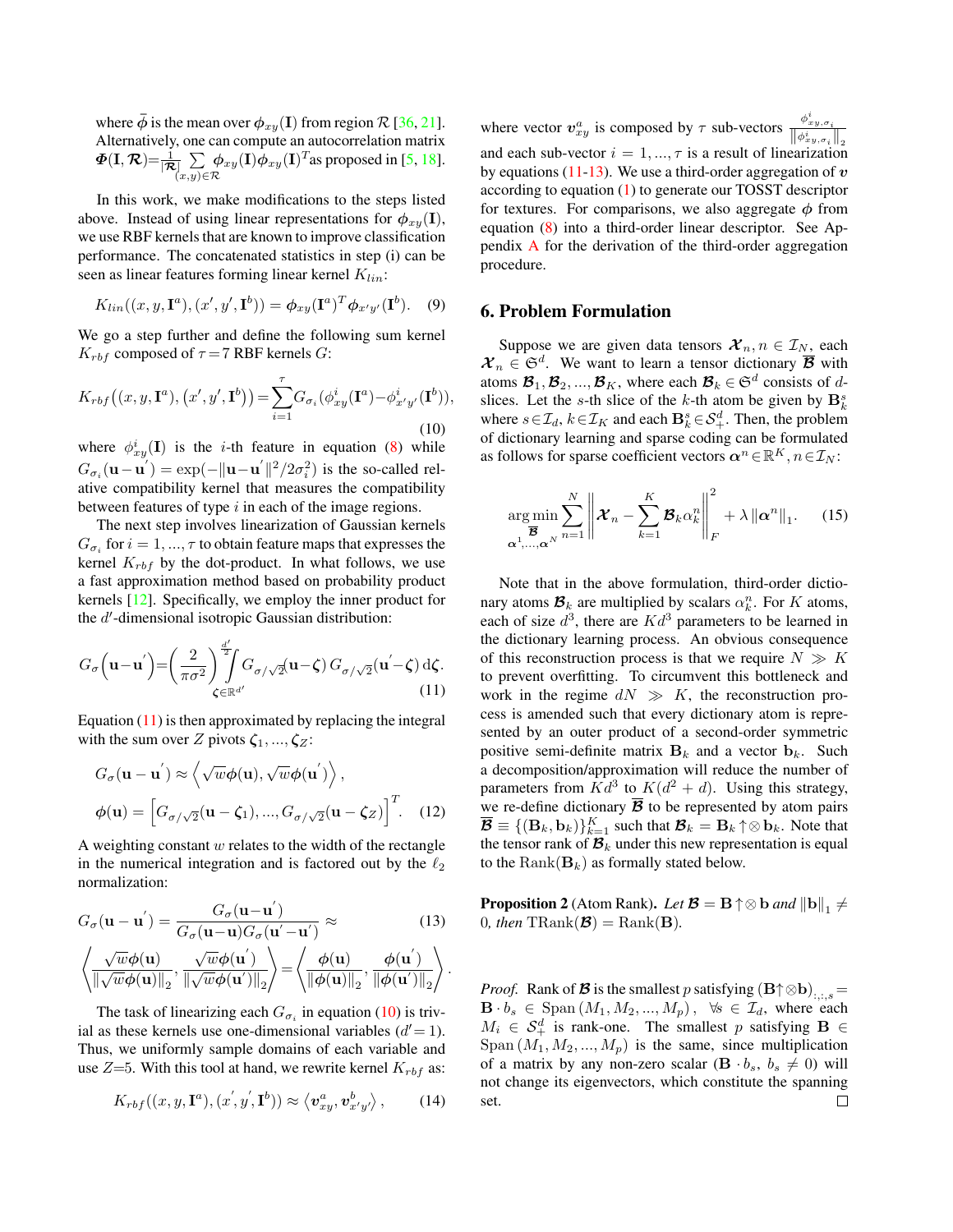<span id="page-4-4"></span>Using the above idea, we can rewrite [\(15\)](#page-3-4) as follows:

<span id="page-4-0"></span>
$$
\underset{\mathbf{\alpha}^1,\ldots,\mathbf{\alpha}^N}{\text{arg min}} \sum_{n=1}^N \left\| \mathcal{X}_n - \sum_{k=1}^K \left( \mathbf{B}_k \uparrow \otimes \mathbf{b}_k \right) \alpha_k^n \right\|_F^2 + \lambda \left\| \mathbf{\alpha}^n \right\|_1.
$$
\n(16)

Introducing optimization variables  $\beta_k^n$  and rewriting the loss function by taking the slices out, we rewrite [\(16\)](#page-4-0) as:

$$
\underset{\mathbf{\alpha}^{1}, \dots, \mathbf{\alpha}^{N}}{\arg \min} \sum_{n=1}^{N} \sum_{s=1}^{S} \left\| \mathbf{X}_{n}^{s} - \sum_{k=1}^{K} \mathbf{B}_{k} \beta_{k}^{s,n} \right\|_{F}^{2} + \lambda \left\| \mathbf{\alpha}^{n} \right\|_{1},
$$
\nsubject to  $\beta_{k}^{n} = \mathbf{b}_{k} \alpha_{k}^{n}, \quad \forall k \in \mathcal{I}_{K} \text{ and } n \in \mathcal{I}_{N}. \quad (17)$ 

We may rewrite the equality constraints in  $(17)$  as a proximity constraint in the objective function (using a regularization parameter  $\gamma$ ), and constrain the sparse coefficients in  $\alpha_n$  to be non-negative, as each slice is positive semidefinite. This is a standard technique used in optimization, commonly referred to as *variable splitting*. We can also normalize the dictionary atoms  $B_k$  to be positive semi-definite and of unit-trace for better numerical stability. In that case, vector atoms  $\mathbf{b}_k$  can be constrained to be non-negative (or even better,  $\beta_k^n \ge 0$  instead of  $\alpha_n \ge 0$  and  $\mathbf{b}_k \ge 0$ ). Introducing chosen constraints, we can rewrite our tensor dictionary learning and sparse coding formulation:

$$
\underset{\alpha^1,\ldots,\alpha^N\geq 0}{\arg\min} \sum_{n=1}^N \sum_{s=1}^S \left\| \mathbf{X}_n^s - \sum_{k=1}^K \mathbf{B}_k \beta_k^{s,n} \right\|_F^2 + \gamma \left\| \boldsymbol{\beta}^{s,n} - \mathbf{b}^s \odot \boldsymbol{\alpha}^n \right\|_2^2
$$
  
\n
$$
\alpha^1,\ldots,\alpha^N \geq 0
$$
  
\nsubject to  $\mathbf{B}_k \succcurlyeq 0$ ,  $\text{Tr}(\mathbf{B}_k) \leq 1$ ,  $\|\mathbf{b}_k\|_1 \leq 1$ ,  $k \in \mathcal{I}_K$ . (18)

In the above equation, operator  $\odot$  is an element-wise multiplication between vectors. Coefficients  $\gamma$  and  $\lambda$  control the quality of the proximity and sparsity of  $\alpha_n$ , respectively. The formulation [\(18\)](#page-4-2) is convex in each variable and can be solved efficiently using block coordinate descent. Note that, we may use a richer characterization of the loss by replacing the Frobenius norm with one based on the Riemannian geometry of positive definite matrices [\[6\]](#page-8-10); however, in that case the convexity in each variable will be lost.

Remark 1 (Non-symmetric Tensors). *Note that nonsymmetric*  $\mathcal{X}_n \in \mathbb{R}^{\overline{d_1} \times d_2 \times d_3}$  *can be coded if the positive semi-definite constraint on*  $B_k$  *in* [\(18\)](#page-4-2) *is dropped, such that*  $\mathbf{B}_k \!\in\! \mathbb{R}^{d_1 \times d_2}$  and  $\mathbf{b}_k \!\in\! \mathbb{R}^{d_3}$ . Other non-negative constraints *can also be removed. While this case is a straightforward extension of our formulation, a thorough investigation into it is left as future work.*

# **Optimization**

We propose a block-coordinate descent scheme to solve [\(18\)](#page-4-2), in which each variable is solved alternately, while keeping other variables fixed. Due to the convexity

Algorithm 1: Third-order Dictionary Learning and Sparse Coding.

```
Data: N data tensors \overline{\mathbf{X}} \equiv {\mathbf{X}_1, ..., \mathbf{X}_N}, proximity and
              sparsity constants \gamma and \lambda, stepsize \eta, K dictionary
              atoms \overline{\mathcal{B}} \equiv \{ (\mathbf{B}_k, \mathbf{b}_k) \}_{k=1}^K if coding, otherwise
              LearnDict = trueResult: N sparse coeffs. \overline{\alpha} \equiv {\{\alpha^1, ..., \alpha^N\}}, K atoms
                  \overline{\mathcal{B}}\equiv\{(\mathbf{B}_k,\mathbf{b}_k)\}_{k=1}^K if LearnDict=trueInitialization:
if LearnDict then
     • Uniformly sample slices from \overline{X} and fill B_k, \forall k \in \mathcal{I}_K• Uniformly sample values in \left[-\frac{1}{K};\frac{1}{K}\right] to init. \mathbf{b}_k, \forall k \in \mathcal{I}_Kend
• Vectorize slices \mathbf{X}_n^s, \forall s \in \mathcal{I}_S, \forall n \in \mathcal{I}_N, and atoms \mathbf{B}_k,
      \forall k \in \mathcal{I}_K, solve Lasso problem to fill \mathcal{B}^{s,n}, \forall s \in \mathcal{I}_S, \forall n \in \mathcal{I}_N• Uniformly sample values in \left[-\frac{1}{K\lambda};\frac{1}{K\lambda}\right] to fill \alpha^n, \forall n \in \mathcal{I}_N\bullet Objective<sup>(0)</sup> = 0, t=1
Main loop:
while \neg Converged do
        if LearnDict then
               \bullet \mathbf{B}_k^{(t+1)} = \prod_{SPD} \left( \mathbf{B}_k^{(t)} - \eta \frac{\partial f}{\partial \mathbf{B}_k} \Big|_{\mathbf{B}_k^{(t)}} \right)\Big), \forall k \in \mathcal{I}_K, where
                  (18), projection \Pi_{SPD}(\mathbf{B}) = \frac{\mathbf{B}^*}{\text{Tr}(\mathbf{B}^*)},
                  \mathbf{B}^* = \mathbf{U} \max(\boldsymbol{\lambda}^*, 0) \mathbf{V}^T for (\mathbf{U}, \boldsymbol{\lambda}^*, \mathbf{V}) = SVD(\mathbf{B})\bullet \mathbf{b}_k^{(t+1)} = \Pi_+\bigg(\mathbf{b}_k^{(t)} - \eta \left.\frac{\partial f}{\partial \mathbf{b}_k}\right|_{\mathbf{b}_k^{(t)}}\Big), \forall k \in \mathcal{I}_K, and
             \Pi_{+}(\mathbf{b}) = \max(\mathbf{b}, 0) if \Pi_{+} is used
         end
         \bullet \boldsymbol{\beta}^{s,n,(t+1)} = \prod_{+} \left( \boldsymbol{\beta}^{s,n,(t)} - \eta \left. \frac{\partial f}{\partial \boldsymbol{\beta}} \right|_{\boldsymbol{\beta}_{k}^{s,n,(t)}} \right)\Big), \forall s \in \mathcal{I}_S,\forall n \in \mathcal{I}_N, use of \Pi_+ is optional
         \bullet \boldsymbol{\alpha}_n^{(t+1)} = \Pi_+ \left( \boldsymbol{\alpha}_n^{(t)} - \eta \left. \frac{\partial f}{\partial \boldsymbol{\alpha}} \right|_{\boldsymbol{\alpha}_n^{(t)}} \right), \forall n \in \mathcal{I}_N, use of \Pi_+is optional
         • Objective<sup>(t)</sup> = f\left(\overline{\mathcal{X}}, \overline{\mathbf{B}}^{(t)}, \overline{\mathbf{b}}^{(t)}, \overline{\alpha}^{(t)}\right), where \overline{\mathbf{B}}^{(t)} and \overline{\mathbf{b}}^{(t)}are K matrix and vector atoms
        • Converged=
        Evaluate \textit{Stoping Criteria}(t, Objective^{(t)}, Objective^{(t-1)})end
```
<span id="page-4-3"></span><span id="page-4-2"></span>of each sub-problem, we observe convergence to a local minimum empirically, but a theoretical convergence analysis is difficult due to the non-smoothness of the problem. Initial values of  $B_k$ ,  $b_k$ , and  $\alpha^n$  are chosen randomly from the uniform distribution within a prespecified range. Vectors  $\beta^{s,n}$  are initialized with the Lasso algorithm. Next, we solve four separate convex sub-problems resulting in updates of  $B_k$ ,  $b_k$ ,  $\beta^{s,n}$ , and  $\alpha^n$ . For learning second-order matrices  $B_k$ , we employ the PQN solver [\[32\]](#page-8-31) which lets us implement and apply projections into the SPD cone, handle the trace norm or even the rank of matrices (if this constraint is used). Similarly, the projected gradient is used to keep  $\mathbf{b}_k$  inside the simplex  $\|\mathbf{b}_k\|_1 \leq 1$ . For the remaining sub-problems, we use the L-BFGS-B solver [\[4\]](#page-8-32) which enables us to handle simple box constraints *e.g*., we split coding for  $\alpha^n$  into two non-negative sub-problems  $\alpha^n_+$  and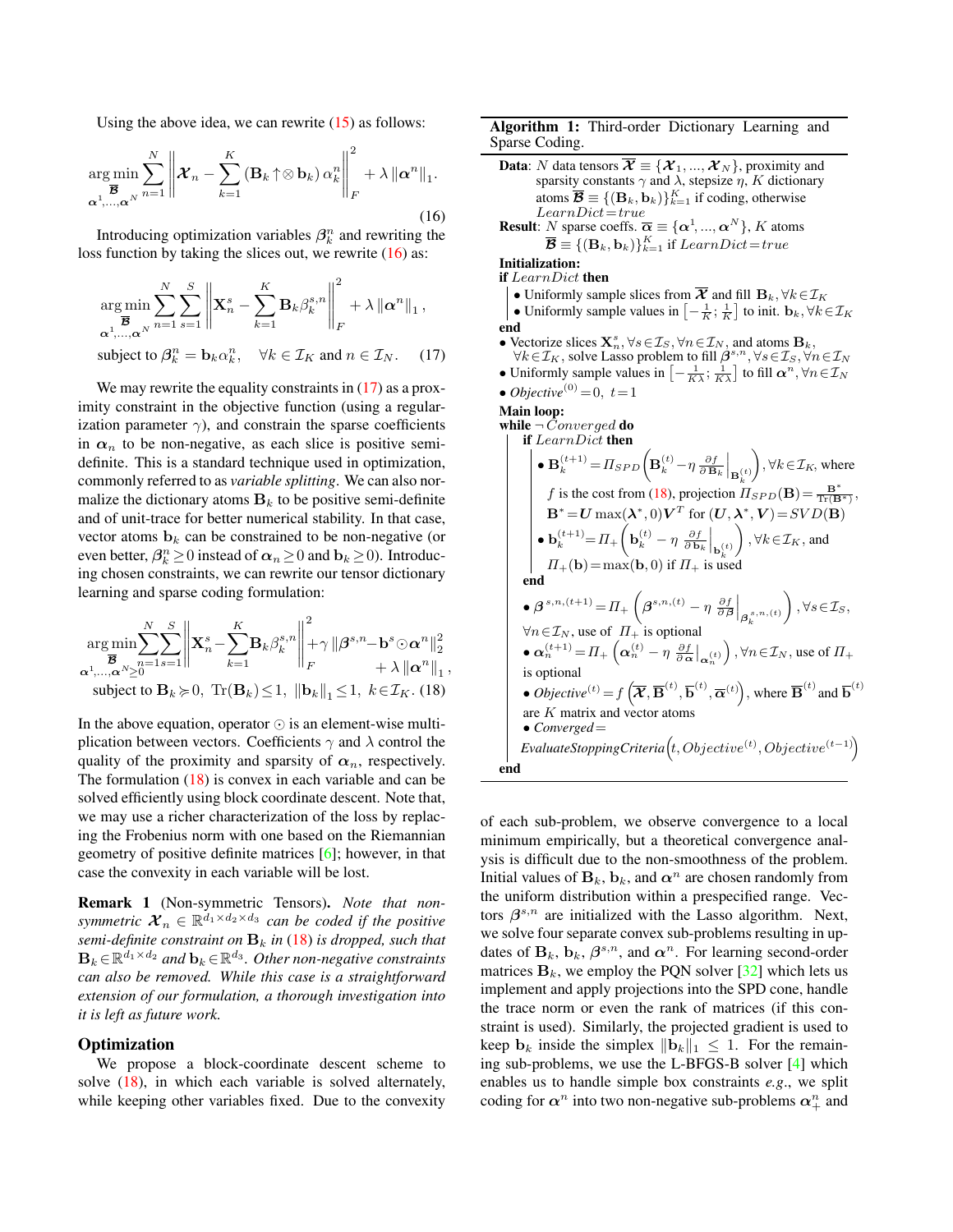<span id="page-5-8"></span> $\alpha_{-}^{n}$  (unless  $\alpha_{+}^{n} \ge 0$ ) by applying box constraints  $\alpha_{+}^{n} \ge 0$ and  $\alpha^n \geq 0$ . Finally, we obtain  $\alpha^n = \alpha^n_+ - \alpha^n_-$  after minimization. For the sparse coding phase (no dictionary learning), we fix  $\{(\mathbf{B}_k, \mathbf{b}_k)\}_{k=1}^K$ . The algorithm proceeds as above, but without updates of  $B_k$  and  $b_k$ . Algorithm [1](#page-4-3) shows the important steps of our dictionary learning and sparse coding.

# <span id="page-5-0"></span>7. Theory

In this section, we analyze the theoretical properties of our sparse coding formulation. We establish that under an approximation setting, a sparse coding of the data tensor exists in some dictionary for every data point. We also provide bounds on the quality of this approximation and its tensor rank. Note that the exact sparse recovery is not mandatory in image classification  $[41]$ . Thus, we skip this line of investigation. The following lemma comes useful in the sequel.

**Lemma 1** ([\[35\]](#page-8-34)). Let  $Y = \sum_{i=1}^{m} \phi_i \phi_i^T$ , where each  $\phi_i \in$  $\mathbb{R}^d$  and  $m = \Omega(d^2)$ . Then, there exist an  $\alpha \in \mathbb{R}^m_+$  and  $\epsilon \in (0,1)$  *such that:* 

<span id="page-5-2"></span>
$$
\mathbf{Y} \preceq \sum_{i=1}^{m} \alpha_i \phi_i \phi_i^T \preceq (1 + \epsilon) \mathbf{Y}, \tag{19}
$$

*where*  $\alpha$  *has*  $\mathcal{O}(d \log(d)/\epsilon^2)$  *non-zeros.* 

**Theorem 1.** Let  $\mathcal{X} = \sum_{i=1}^{m} (\phi_i \phi_i^T) \uparrow \otimes \phi_i$ , then there *exist a second-order dictionary* B *with* md *atoms and a sparse coefficient vector*  $\boldsymbol{\beta} \in \mathbb{R}^{md}$  *with*  $\mathcal{O}(d^2 \log(d)/\epsilon^2)$ *non-zeros, such that for*  $\epsilon \in (0, 1)$ *,* 

*I*) 
$$
\widetilde{\mathcal{X}} = \sum_{i=1}^{m} (\phi_i \phi_i^T) \uparrow \otimes \overline{\beta}^i
$$
 and *II*)  $\left\| \mathcal{X} - \widetilde{\mathcal{X}} \right\|_F \le \epsilon \sum_{s=1}^d \left\| \mathbf{X}^s \right\|_F$ ,

where  $\mathbf{X}^s$  is the s-th slice of  $\mathcal X$  and  $\bar \beta^i \in \mathbb R^d$ .

*Proof.* To prove I: each slice  $\mathbf{X}_s = \sum_{i=1}^m (\phi_i \phi_i^T) \phi_i^s$ , where  $\phi_i^s$  is the s-th dimension of  $\phi_i$ . Let  $\phi_i' = \phi_i \sqrt{\phi_i^s}$ , then  $\mathbf{X}^s = \sum_{i=1}^m \phi'_i \phi'^T_i$ . If the slices are to be treated independently (as in  $(18)$ ), then to each slice we can apply Lemma [1](#page-5-2) that results in sparse coefficient vectors  $\beta^i$  having  $\mathcal{O}(d \log(d)/\epsilon^2)$  non-zeros. Extending this result to all the d-slices, we obtain the result.

To prove II: substituting  $X$  with its sparse approximation and using the upper-bound in [\(19\)](#page-5-2) for each slice, the result follows. □

Theorem 2 (Approximation quality via Tensor Rank). *Let*  $\mathcal{X}$  be the sparse approximation to  $\mathcal{X} \in \mathfrak{S}^d$  obtained by *solving* [\(17\)](#page-4-1) *using a dictionary* B *and if* Rank(B) *represent the maximum of the rank of any atom, then:*

$$
\text{TRank}(\widetilde{\boldsymbol{X}}) \le \min\left(\left|\bigcup_{s=1}^{d} \text{Supp}(\mathbf{X}^{s})\right|\text{Rank}(\mathbf{B}), d^{2}\right),\tag{20}
$$

<span id="page-5-6"></span><span id="page-5-5"></span><span id="page-5-4"></span><span id="page-5-3"></span>

**Figure 1:** Examples of textures in  $1(a)$  and  $1(b)$  show 4 images from 4 different classes of the Brodatz dataset. Note the high inerclass similarity between the top and bottom images. Figures [1\(c\)](#page-5-5)[-1\(e\)](#page-5-6) show 2 samples per class per column to illustrate UIUC materials. Note high interclass variations (in contrast to Brodatz).

where  $\text{Supp}(\mathbf{X}^s)$  *is the support set produced by* [\(17\)](#page-4-1) *for* slice  $\mathbf{X}^s$ .

*Proof.* Rewriting  $\tilde{\mathcal{X}}$  in terms of its sparse tensor approximation, followed by applying Proposition [2](#page-3-5) and Definition [2,](#page-2-9) the proof directly follows. Note that the maximum tensor rank of  $\widetilde{\mathcal{X}}$  is  $d^2$ . П

Theorem [2](#page-5-7) gives a bound on the rank of approximation of a tensor  $\mathcal X$  by  $\mathcal X$  (which is a linear combination of atoms). Knowing rank of  $X$  and  $X$  helps assess the quality of approximation (beyond the Euclidean norm between  $\mathcal X$ and  $X$ ). This is useful in experiments with imposed *Rank*-*R* constraints ( $R = 1, 2, ...$ ) on atoms  $\mathbf{B}_k$  and helps measure how rank constraints on  $\mathbf{B}_k$  impact the approximation.

#### <span id="page-5-1"></span>8. Experiments

In this section, we present experiments demonstrating the usefulness of our framework. As second-order region covariance descriptors (RCD) are the most similar tensor descriptors to our TOSST descriptor, we decided to evaluate our performance on applications of RCDs, specifically for texture recognition. In the sequel, we evaluate our novel TOSST texture descriptor and compare to the state of the art on two texture benchmarks, namely the Brodatz textures [\[26\]](#page-8-35) and the UIUC materials [\[22\]](#page-8-36). Moreover, experiments illustrating behaviour of our dictionary learning are provided. We also demonstrate the adequacy of our framework to compression of third-order global image descriptors [\[18\]](#page-8-0) on the challenging PASCAL VOC07 dataset.

#### 8.1. Datasets

<span id="page-5-7"></span>The Brodatz dataset illustrated in Figures  $1(a)$ [-1\(b\)](#page-5-4) contains 111 different textures each one represented by a single 640×640 image. We follow the standard protocol, *i.e*., each texture image is subdivided into 49 overlapping blocks of size 160×160. For training, 24 randomly selected blocks are used per class, while the rest is used for testing. We use 10 data splits. The UIUC materials dataset illustrated in Figures  $1(c)$ [-1\(e\)](#page-5-6) contains 18 subcategories of materials taken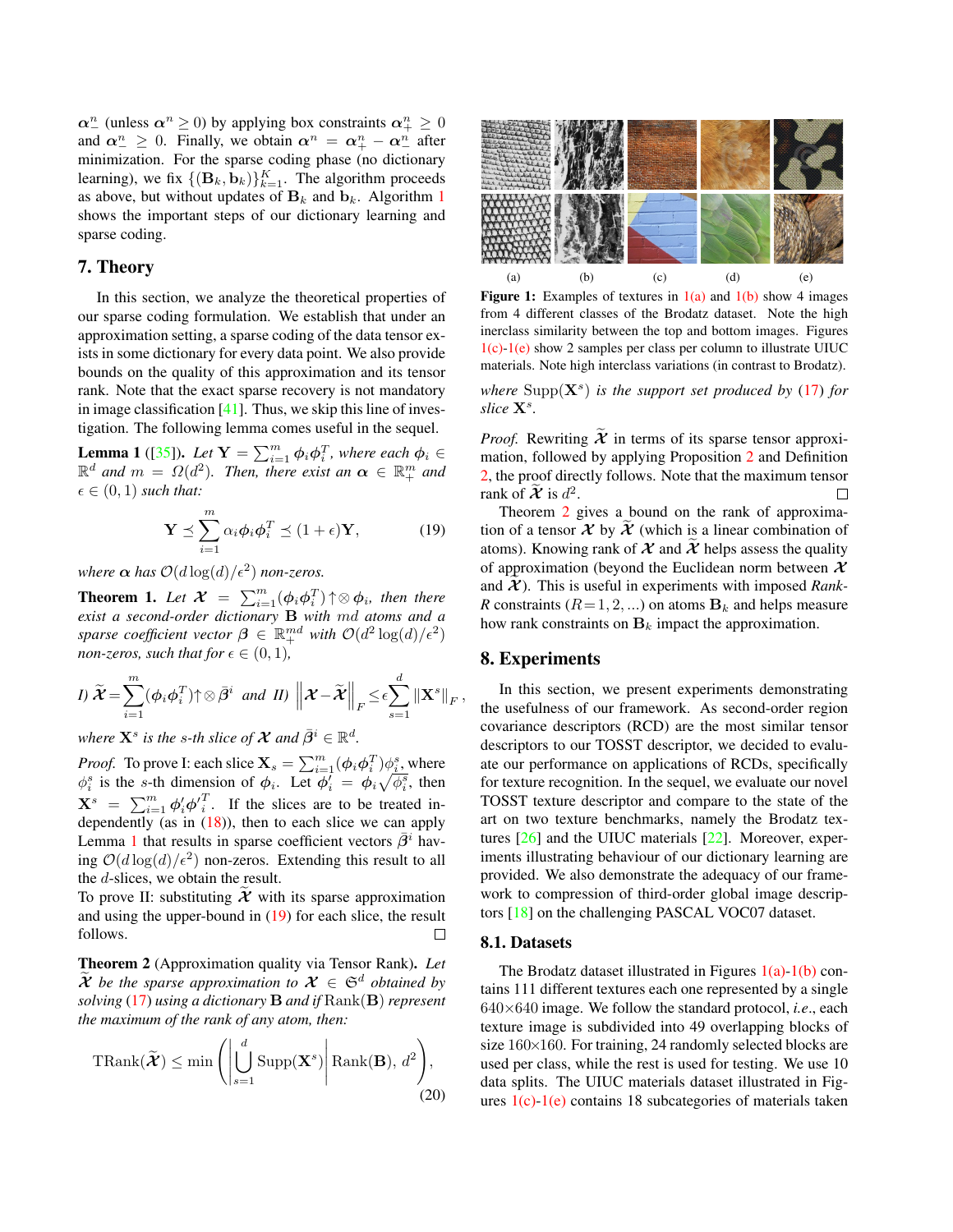<span id="page-6-6"></span><span id="page-6-0"></span>

<span id="page-6-1"></span>Figure 2: Parameter sensitivity on Brodatz textures:  $2(a)$  and  $2(b)$  show classification accuracy and objective values against various dictionary sizes respectively,  $2(c)$  and  $2(d)$  show accuracy with fixed  $K = 20$ , but varying the atom rank R, and sparsity regularization  $\lambda$ .

in the wild from four general categories *e.g*., bark, fabric, construction materials, and outer coat of animals. Each subcategory contains 12 images taken at various scales. We apply a leave-one-out evaluation protocol [\[22\]](#page-8-36). The PAS-CAL VOC07 set consists of 5011 images for training and 4952 for testing, 20 classes of objects of varied nature *e.g*., human, cat, chair, train, bottle, etc.

# 8.2. Experimental Setup

TOSST descriptors. We evaluate the following variants of the TOSST descriptor on the Brodatz dataset: linear descriptor with first- and -second order derivatives as in  $(8, 9)$  $(8, 9)$  $(8, 9)$ (i) but without luminance, and ii) with luminance. RBF descriptor as in  $(8, 10)$  $(8, 10)$  $(8, 10)$  (iii) without luminance, and iv) with luminance. Moreover, v) is a variant based on (iv) that uses the opponent color cues for evaluations on the UIUC materials set  $[22]$ . Removing luminance for (i) and (iii) helps emphasize the benefit of RBF over the linear formulation. First though, we investigate our dictionary learning.

Dictionary learning. We evaluate several variants of our dictionary learning approach on the Brodatz dataset. We use the RBF descriptor without the luminance cue (iii) to prevent saturation in performance. We apply patch size 40 with stride 20 to further lower computational complexity, sacrificing performance slightly. This results in 49 TOSST descriptors per block. We do not apply any whitening, thus preserving the SPD structure of the TOSST slices.

Figures  $2(a)$  and  $2(b)$  plot the accuracy and the dictionary learning objective against an increasing size  $K$  of the dictionary. We analyze three different regularization schemes on the second-order dictionary atoms in [\(18\)](#page-4-2), namely (1) with only SPD constraints, (2) with SPD and lowrank constraints, and (3) without SPD but  $\text{TRank}(\mathcal{B}_k) =$  $\text{Rank}(\mathbf{B}_k) \leq d$ . When we enforce  $\text{Rank}(\mathbf{B}_k) \leq R < d$ for  $k = 1, ..., K$  to obtain low-rank atoms  $\mathcal{B}_k$  by scheme (2), the convexity w.r.t.  $\mathbf{B}_k$  is lost because the optimization

<span id="page-6-3"></span><span id="page-6-2"></span>domain in this case is the non-convex boundary of the PD cone. However, the formulation  $(18)$  for schemes  $(1)$  and (3) is convex w.r.t.  $\mathbf{B}_k$ . The plots highlight that for lower dictionary sizes, variants (1) and (2) perform worse than (3) which exhibits the best performance due to a very low objective. However, the effects of overfitting start emerging for larger K. The *SPD* constraint appears to offer the best trade-off resulting in a good performance for both small and large  $K$ . In Figure  $2(c)$ , we further evaluate the performance for a *Rank-R* constraint given  $K = 20$  atoms. The plot highlights that imposing the low-rank constraint on atoms may benefit classification. Note that for  $15 \leq R \leq 30$ , the classification accuracy fluctuates up to  $2\%$ , which is beyond the standard deviation error ( $\leq 0.4\%$ ) despite any significant fluctuation to the objective in this range. This suggests that imposing some structural constraints on dictionary atoms is an important step in dictionary learning. Lastly, Figure  $2(d)$  shows the classification accuracy for the coding and pooling steps w.r.t.  $\lambda$  controlling sparsity and suggests that the texture classification favors low sparsity.

#### <span id="page-6-5"></span>8.3. Comparison to the State of the Art on Textures

In this experiment, descriptor variants were whitened as in [\[18\]](#page-8-0). In each block, we extract 225 TOSST descriptors with patch size 20 and stride 10, apply our dictionary learning given  $K = 2000$ , followed by the sparse coding, and perform pooling as in [\[19\]](#page-8-37) prior to classification with SVM. Table [2](#page-6-4) demonstrates our results which highlight that the RBF variant outperforms the linear descriptor. This is even more notable when the luminance cue is deliberately removed from descriptors to degrade their expressiveness. Table [2](#page-6-4) also demonstrates state-of-the-art results. With 99.9±0.08% accuracy, our method is the strongest performer. Additionally, Table [2](#page-6-4) provides our results on the UIUC materials obtained with descriptor variant (v) (described above) and  $K = 4000$  dictionary atoms. We used TOSST descriptors

<span id="page-6-4"></span>

|               |                  |                  |                  |                    | (i) linear, no lum. (ii) linear, lum. (iii) RBF, no lum. (iv) RBF, lum. (v) RBF, lum., opp. | <b>Brodatz</b>     | UIUC materials                                   |
|---------------|------------------|------------------|------------------|--------------------|---------------------------------------------------------------------------------------------|--------------------|--------------------------------------------------|
| dataset       | <b>Brodatz</b>   | Brodatz          | Brodatz          | Brodatz            | UIUC materials                                                                              | ELBCM 98.72\% [31] | SD 43.5\% [22]                                   |
| ten. size $d$ |                  |                  | 30               | 35                 | 45                                                                                          |                    | L <sup>2</sup> ECM 97.9% [21] CDL 52.3±4.3% [40] |
| accuracy      | $93.9 \pm 0.2\%$ | $99.4 \pm 0.1\%$ | $99.4 \pm 0.2\%$ | $199.9 \pm 0.08\%$ | $58.0 \pm 4.3\%^2$                                                                          | RC 97.7\% [36]     | $ RSR 52.8 \pm 5.1\%$ [11]                       |

Table 2: Evaluations of the proposed TOSST descriptor (left) and comparisons to the state of the art (right).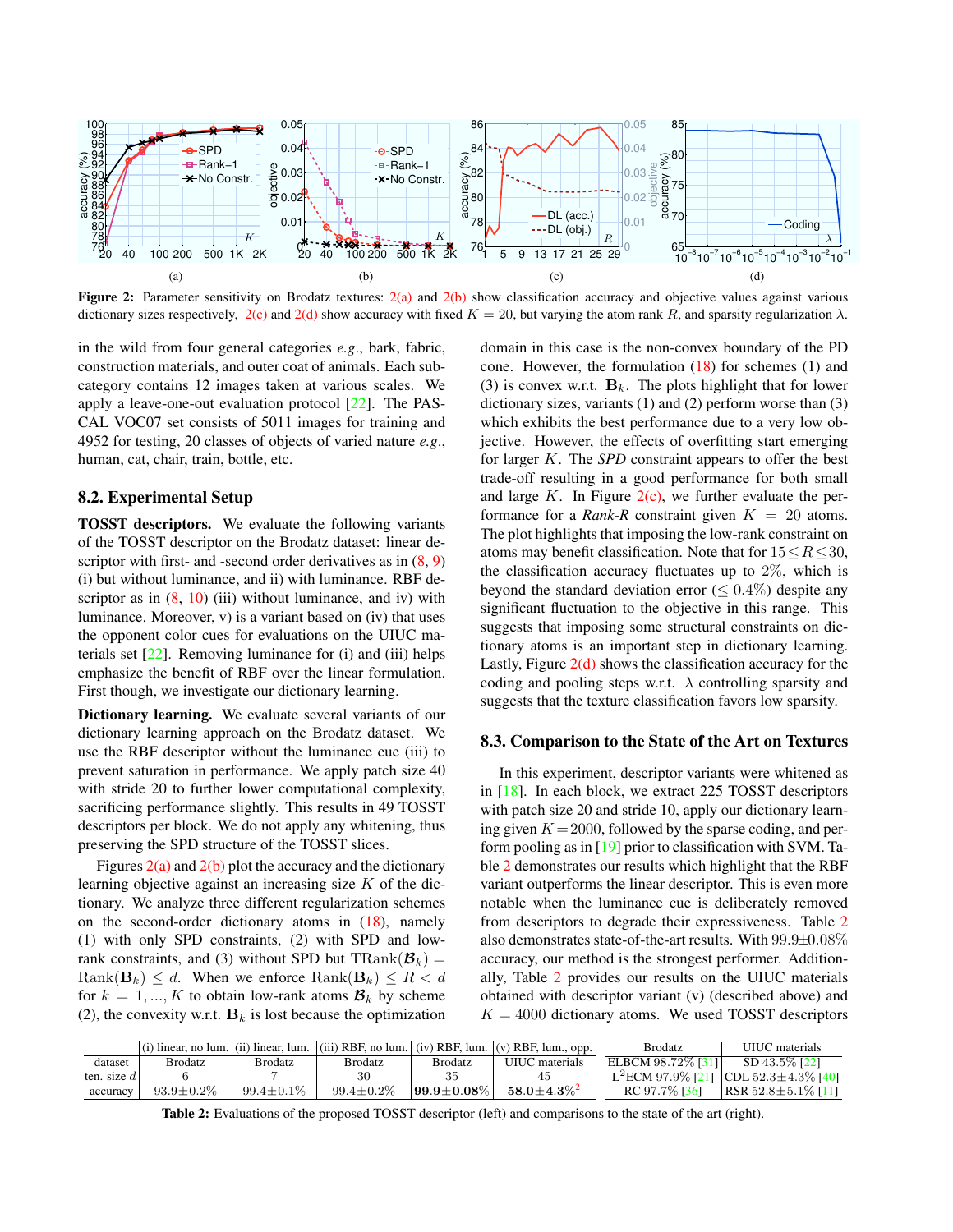<span id="page-7-5"></span><span id="page-7-1"></span>

<span id="page-7-2"></span>Figure 3: Impact of  $K$  in the signature compression on PASCAL VOC07. Dictionary learning (*DL*) in [3\(a\)](#page-7-1) outperforms *(Random Dict.*) formed by atoms sampled from a distribution of DL. In [3\(b\),](#page-7-2) DL merged with Product Quantization (*DL+PQ*) is compared to Product Quantization  $(PQ)$  w.r.t. compressed signature size  $K^*$ .

with patch size 40, stride [2](#page-0-0)0 and obtained  $58.0 \pm 4.3\%$ <sup>2</sup> which outperforms other methods. Table [3](#page-7-3) shows the compression rates achieved with our coding prior to pooling of sparse features [\[19\]](#page-8-37), which could not be performed directly on *e.g*., Product Quantized codes [\[14\]](#page-8-40).

#### 8.4. Signature Compression on PASCAL VOC07

In this section, we evaluate our method on the PAS-CAL VOC07 dataset. We use the setup in [\[18\]](#page-8-0) to generate Third-order Global Image Descriptors detailed in Section [4.2](#page-2-10) with the goal of compressing them by our sparse coding framework. In detail, we use SIFT vectors extracted from gray-scale images with radii 12, 16, 24, 32, and stride 4, 6, 8, 10, reduce SIFT size to 90D, append SPM codes of size  $11D$  [\[18\]](#page-8-0), and obtain the global image signatures with the baseline score of 61.3% MAP. Next, we learn dictionaries using our setup as in equation [\(18\)](#page-4-2) and apply our sparse coding to reduce signature size from 176851 (upper simplex of TOSST) to sizes from  $2K$  to  $25K$ . The goal is to regain the baseline score. Figure  $3(a)$  shows that a learned dictionary *(DL)* of size 25K yields  $61.2\%$  MAP at  $7\times$  compression rate. A random dictionary is about 4.3% worse. For completeness, Figure  $3(b)$  shows results for Product Quantization *(PQ)* [\[14\]](#page-8-40). PQ compressor requires partial decompression (*e.g*., in SGD-based SVM) unlike sparse codes. In the extreme case, it reduces the bit-rate of each dimension . It is complementary to our dictionary learning. Combined approach (*DL+PQ*) outperforms PQ by up to 3% MAP.

Complexity. On a 4-core CPU and using Matlab, our sparse coding takes about 3.2s using  $d = 30$  and a dictionary with 2K atoms. Dictionary Learning converges in about 50 iterations. We have observed that about  $9\times$  speedup is possible for SGD. The sparse coding sub-problem includes solving for the variables  $\beta$  and  $\alpha$  alternately – which are nonnegative ( $\ell_1$  constrained) least squares problems; each alternating iteration of which costs  $\mathcal{O}(S(K^2S + K^3))$  time for  $K$  atoms and  $S$  slices. As for dictionary learning, each dictionary update takes  $\mathcal{O}(KS^3)$  time.

# 9. Conclusions

We presented a novel formulation and an efficient algorithm for sparse coding third-order tensors using a learned dictionary consisting of both first- and second-order atoms. Our experiments demonstrate that our scheme leads to significant compression of the input tensors, while not sacrificing accuracy. Further, we proposed a novel tensor descriptor for texture recognition, which when sparse-coded by our approach, achieves state-of-the-art accuracy on two benchmark datasets. Our approach is general and useful for a variety of other applications, *e.g*., action recognition [\[17\]](#page-8-41).

# Appendix

# <span id="page-7-0"></span>A. Derivation of the Third-order Aggregation.

Rising  $K_{rbf}$  to the power r and applying the outer product  $\uparrow \otimes_r$  of order r to  $v_{xy}$  yield a higher-order tensor of rank one denoted as  $\mathcal{V}_{xy}$ :

$$
K_{rbf}^r((x,y,\mathbf{I}^a),(x^{'},y^{'},\mathbf{I}^b))\approx \left\langle \mathcal{V}_{xy}^a,\mathcal{V}_{x^{'}y^{'}}^b \right\rangle, \ \mathcal{V}_{xy}^i = \uparrow \otimes_r \mathbf{v}_{xy}^i,
$$

where  $i \in \{a, b\}$ . Next, tensors  $\mathcal{V}_{xy}$  are aggregated over image regions  $\mathcal{R}^a$  and  $\mathcal{R}^b$  as:

<span id="page-7-4"></span>
$$
\sum_{(x,y)\in\mathcal{R}^a} K_{rbf}^r((x,y,\mathbf{I}^a), (x^{'},y^{'},\mathbf{I}^b)) \approx \left\langle \bar{\mathbf{\mathcal{V}}}^a, \bar{\mathbf{\mathcal{V}}}^b \right\rangle,
$$

where 
$$
\overline{\mathbf{V}}^i = \text{Avg } \mathbf{V}^i_{xy},
$$
  
\n $(x,y) \in \mathbf{R}^i$  (21)

and 
$$
(x', y') \in \mathbb{R}^b
$$
:  $x' = x - x_0^a + x_0^b \wedge y' = y - y_0^a + y_0^b$ . (22)

The aggregation step in  $(21)$  is analogous to  $(2-3)$  $(2-3)$  and step (ii) in Section [5.](#page-2-0) We shift the origin  $x_0^a$  to  $x_0^b$  and obtain  $x'$ in  $\mathcal{R}^b$  corresponding to x in  $\mathcal{R}^a$ . Next, higher-order autocorrelation tensors  $\bar{\mathbf{V}}$  are formed, which are whitened using [\(4](#page-2-3)[-7\)](#page-2-5). Our experiments use  $r = 3$ . Using dictionary learning and sparse coding, we generate mid-level features, one per region. Given a test image and a set of overlapping regions, we perform pooling [\[19\]](#page-8-37) over such mid-level features to obtain a descriptor that is then used in a classifier.

#### Acknowledgements

NICTA is funded by the Australian Government as represented by the Department of Broadband, Communications and the Digital Economy and the ARC through the ICT Centre of Excellence program. AC is funded by the Australian Research Council Centre of Excellence for Robotic Vision (project number CE140100016).

<span id="page-7-3"></span>

|           | Brodatz                  |              | <b>UIUC</b>  | PASCAL VOC07 |
|-----------|--------------------------|--------------|--------------|--------------|
|           | 30                       | 35           | 45           | 101          |
| sig. size | 4960                     | 7770         | 16215        | 176851       |
|           | 100–2000                 | 2000         | 4000         | 25000        |
| compr.    | $49.6\times -2.48\times$ | $3.88\times$ | $4.05\times$ | $7.07\times$ |

Table 3: Compression rates (*sig. size* – number of unique coefficients per tensor,  $d$  – side dimension,  $K$  – vocabulary size).

<sup>&</sup>lt;sup>2</sup>Note that we use for simplicity a single scale/size descriptor. With multiple scales/sizes, this result will improve further as UIUC materials exhibit large intraclass scale variations.